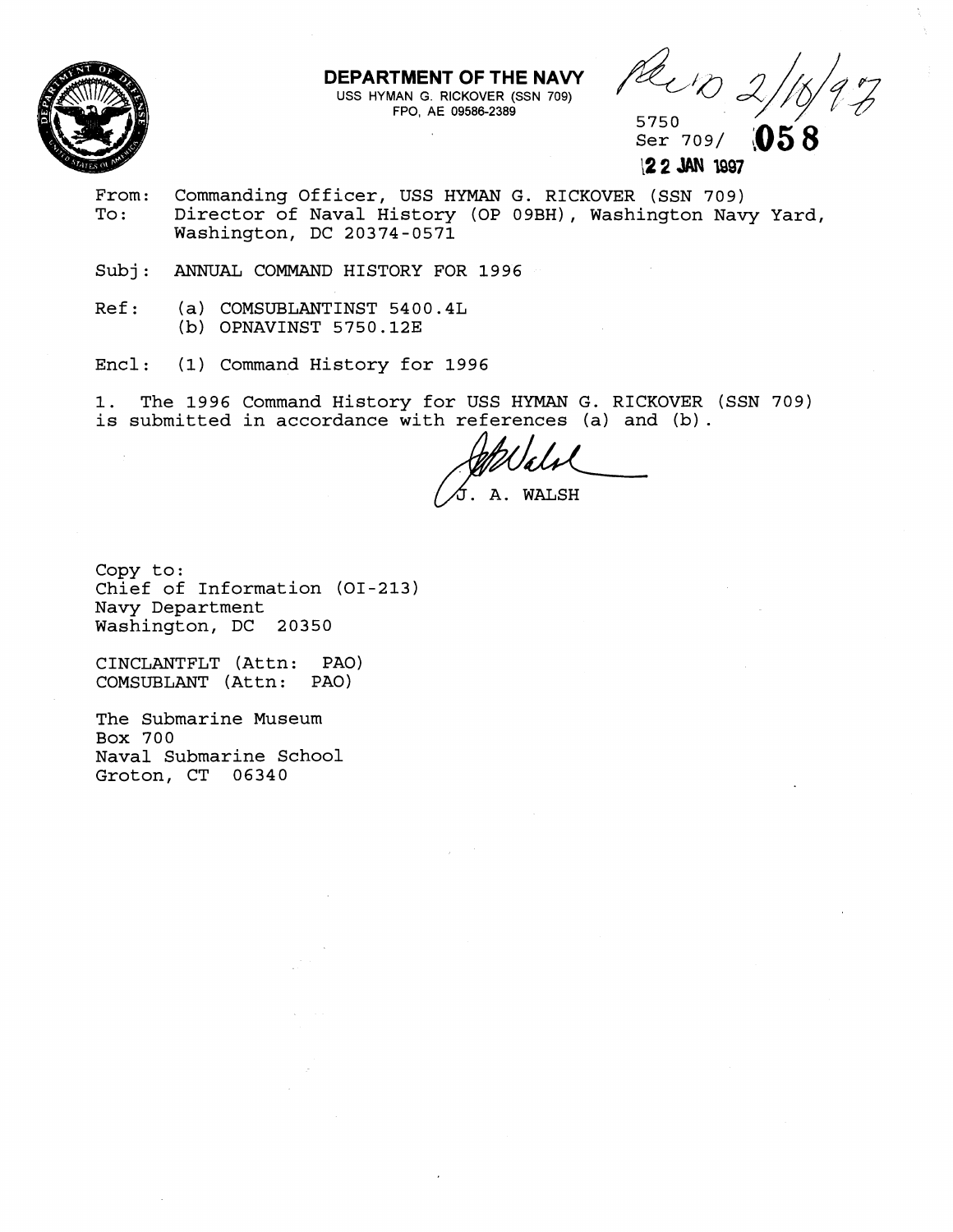## **ANNUAL COMMAND HISTORY FOR 1996**

1. Command Composition and Organization.

a. Mission: USS HYMAN G. RICKOVER (SSN **709)** is a nuclear powered fast attack submarine of the LOS ANGELES (SSN **688)** Class. Her principal mission is to operate against enemy submarines and surface ships.

b. Immediate Senior in Command: COMMANDER SUBMARINE

SQUADRON EIGHT

- c. Homeport: NORFOLK, VA
- d. Command Organization:



- **2.** Chronologv.
	- a. Significant Events:

|  |  | 01 JAN - 09 JAN | INPORT NORFOLK                                                |
|--|--|-----------------|---------------------------------------------------------------|
|  |  |                 | 10 JAN - 10 MAR MORTHERN ATLANTIC DEPLOYMENT                  |
|  |  |                 | 11 MAR - 12 MAR PASSEX 1-96 WITH NORWEGIAN UNITS              |
|  |  |                 | 13 MAR - 17 MAR     PORT CALL HAAKANSVERN NORWAY              |
|  |  |                 | 18 MAR - 19 MAR VIP CRUISE (NORWEGIAN MINISTER OF<br>DEFENSE) |
|  |  |                 | 20 MAR - 27 MAR TRANSIT TO NEW LONDON (BSP)                   |
|  |  | 28 MAR - 29 MAR | ORSE / TRANSIT TO NORFOLK                                     |
|  |  | 30 MAR - 19 MAY | INPORT NORFOLK                                                |

Enclosure **(1)**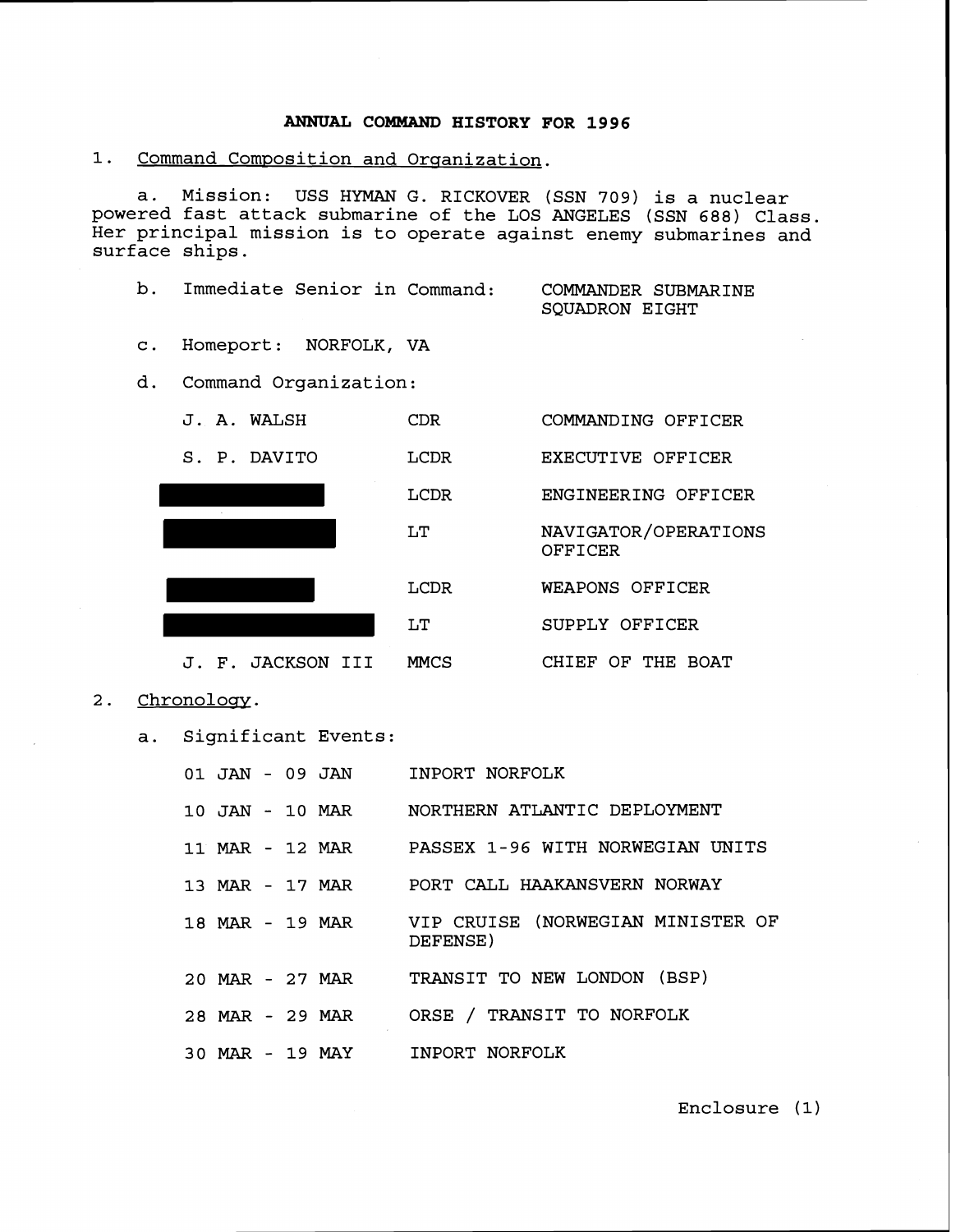| 20 MAY - 24 MAY ASWEX 14-96    |                                                         |  |  |  |  |
|--------------------------------|---------------------------------------------------------|--|--|--|--|
| 25 MAY - 02 JUN                | INPORT NORFOLK                                          |  |  |  |  |
| 03 JUN - 27 JUN                | LOCAL OPERATIONS AND SERVICES/<br>MIDSHIPMAN OPERATIONS |  |  |  |  |
|                                | 28 JUN - 10 JUL INPORT NORFOLK (SPRUCE)                 |  |  |  |  |
|                                | 11 JUL - 14 JUL HURRICANE BERTHA SORTIE                 |  |  |  |  |
|                                | 15 JUL - 31 JUL INPORT NORFOLK (SPRUCE)                 |  |  |  |  |
| 01 AUG - 02 SEP                | INPORT NORFOLK (UPKEEP)                                 |  |  |  |  |
|                                | 03 SEP - 05 SEP POST UPKEEP SEA TRIALS                  |  |  |  |  |
| 06 SEP - 11 SEP INPORT NORFOLK |                                                         |  |  |  |  |
|                                | 12 SEP - 27 SEP QAST TOMAHAWK LAUNCH                    |  |  |  |  |
|                                | 28 SEP - 03 NOV INPORT NORFOLK (FMC UPKEEP)             |  |  |  |  |
|                                | 03 NOV - 22 NOV AUTEC (CNO PROJECTS)                    |  |  |  |  |
| 23 NOV - 01 DEC INPORT NORFOLK |                                                         |  |  |  |  |
| 02 DEC - 17 DEC AUTEC (TRE)    |                                                         |  |  |  |  |
| 18 DEC - 31 DEC INPORT NORFOLK |                                                         |  |  |  |  |
|                                |                                                         |  |  |  |  |

b. Port Visit:

**13 MAR** - **17 MAR** PORT VISIT, HAAKANSVERN, NORWAY

## 3. Narrative.

The ship conducted a highly successful Northern Atlantic deployment from January through March of **1996.** Following the deployment, the crew enjoyed some well deserved liberty in Haakansvern, Norway. Upon departing Norway, RICKOVER displayed the pride and professionalism of the submarine force during a two day VIP cruise for Norway's Minister of Defense and several other high ranking Norwegian officials. Upon departing Norway on **19**  March, the ship transited to New London, embarked the Operational Reactor Safeguards Examination (ORSE) team on **27** March and successfully completed an ORSE enroute to Norfolk, VA.

After two weeks of stand-down, the ship began a dedicated maintenance upkeep which lasted until **2** June. In early June, RICKOVER completed sea trials and transited to the Cape Canaveral Operating Areas for three weeks of Midshipmen Operations. These

Enclosure (1)